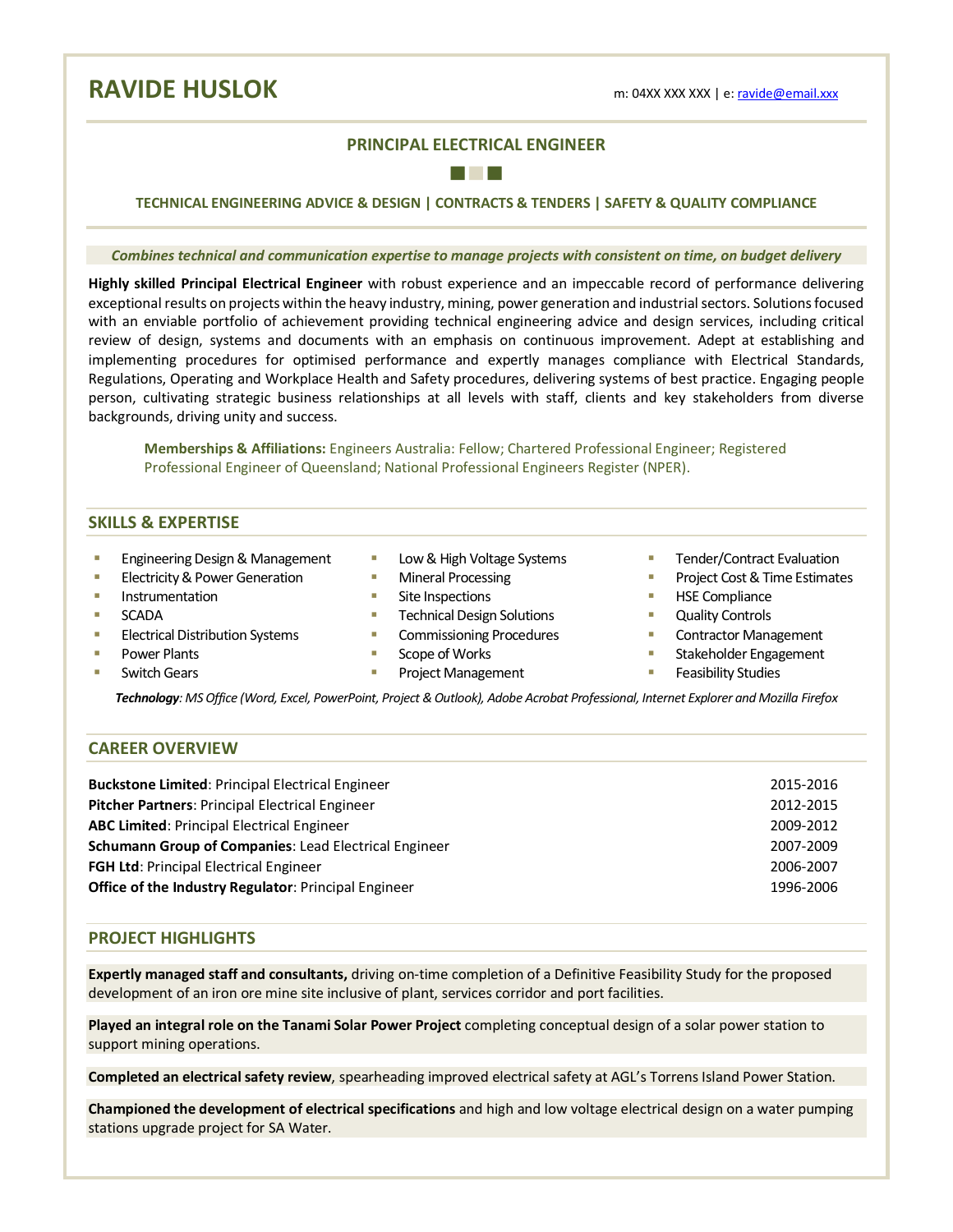## **CAREER HISTORY**

#### **BUCKSTONE LIMITED 2015-2016**

*ASX listed iron ore exploration and mining company with two key iron projects in Australia.* 

## **Principal Electrical Engineer**

### *Custom Iron Project (CIP)*

Appointed as the Owner's Principal Electrical Engineer for the Definitive Feasibility Study on the proposed development of an iron ore mine, processing plant, port facility and services corridor between the mine and the port.

#### *Key areas of contribution included:*

- § **Leadership**: Coordinated a team of multi-disciplined consultants, expertly managing activity to deliver completed study on time and within budget.
- **Design**: Reviewed high-level electrical design, monitoring operability and maintainability of the plan, with an emphasis on safety in design.
- **Safety:** Led in-house electrical designers, overseeing works and contributing to health and safety via HAZOP workshops.
- **EXECTE:** Negotiation: Verified costing proposals from prospective electrical equipment suppliers; negotiated with potential power supply companies; and liaised with transmission and distribution system operators in regard to power supply for the mine, port and borefield sites.

### **PITCHER PARTNERS 2012-2015**

*Leading engineering professional services consulting firm with operations across the globe.*

#### **Principal Electrical Engineer**

Recruited on a permanent basis to complete multiple projects, applying electrical expertise to assess, improve and implement safe and effective systems.

### *Tanami Solar Power Project, 2012*

Conceptual design of a 10MW solar power station for mining operations including integration into the existing diesel generation system, layout of the solar panels, invertors, transformers and control equipment.

#### *China UHV Study, 2012*

Project managed a study on viability and technical aspects of UHVAC and UHVDC transmission systems in China.

### *AGL Torrens Island Power Station – Electrical Safety Review, 2012*

- Managed an electrical safety review and prepared a detailed report of observations and recommendations for improved electrical safety associated with the operation and maintenance of Torrens Island Power Station. " … extremely knowledgeable … project
- Project managed electrical design and integration of an upgrade and expansion program for the Power Station Control System UPS.

management skills are outstanding … committed to delivering every project with quality, under budget and on schedule … "

*T. Anderson: Group Regional Manager, 2015*

Developed electrical safety documents and ensured alignment with AGL's national operations.

### *SA Water: North-Sound Interconnection System Project (NSISP), 2010-2011*

Key contributor to the Adelaide water distribution system upgrade, with a focus on desalination plant output. Developed electrical specifications and prepared high and low voltage electrical designs to replace water pumping stations.

### **ABC LIMITED 2009-2012**

*Global provider of engineering, construction and technical services for public and private sector clients.* 

#### **Principal Electrical Engineer**

Completed multiple projects for mining and commercial clients, which spanned electrical/instrumentation design, the preparation of scope of works, rosters and schedules, as well as labour budgets and bid proposals. Conducted site visits to assess conditions impacting design and identify solutions to technical issues that arose during construction.

" … an outstanding addition to our team … your ability to bring projects in on time and budget are much appreciated … "

*G. Matthews: Managing Director, 2016*